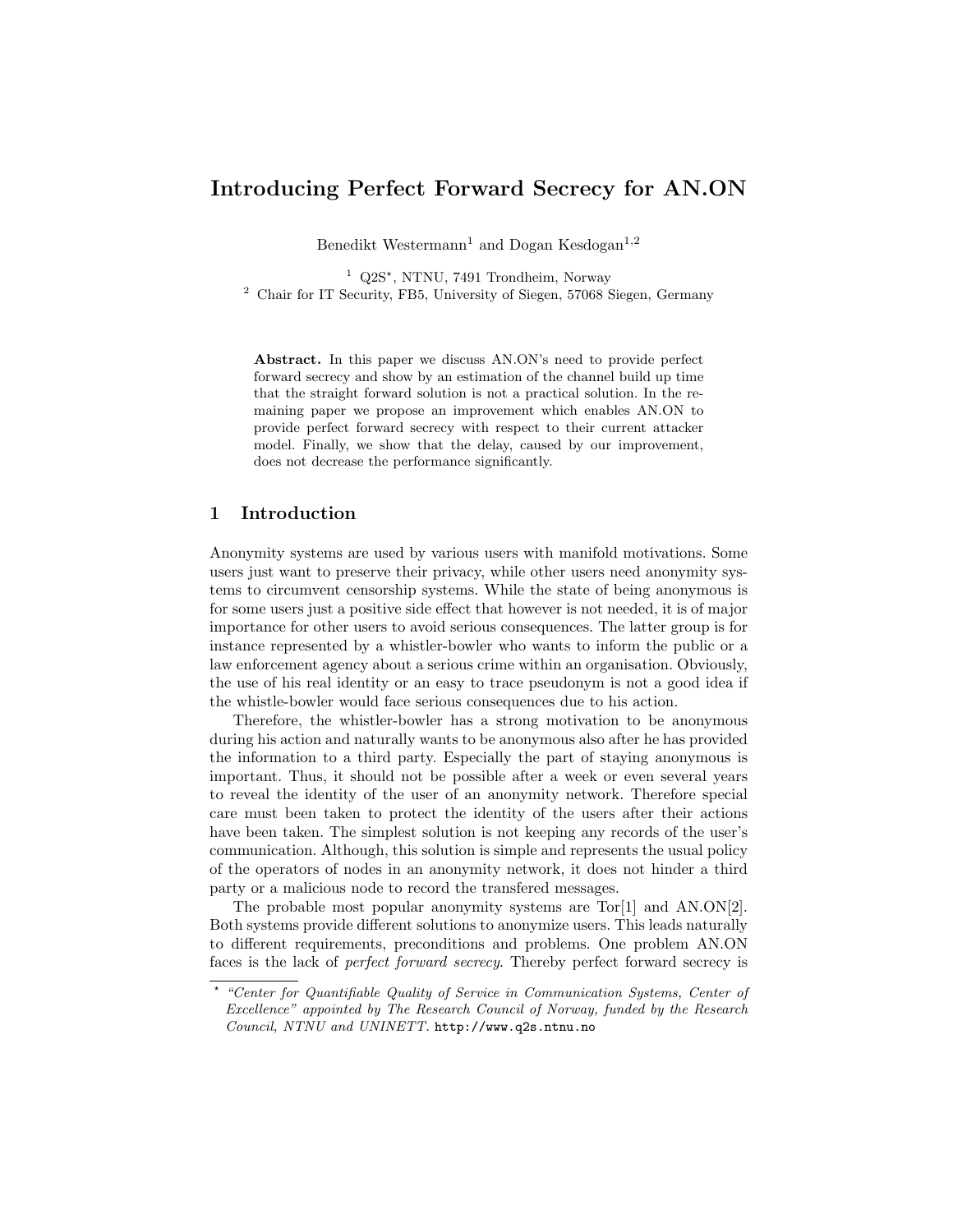the property that if a long-term private key used in a key establishment protocol gets compromised it does not affect the security of session keys that had once generated with help of the compromised private key[3]. Due to the lack of perfect forward secrecy the anonymity of all users can be revoked even weeks after their connections took place due to compromised private keys. Obviously, a period of several weeks provides an attacker with various possibilities to compromise the keys. He can mount various targeted attacks, for example he can blackmail operators or can attack the servers itself to gain access to private keys. Once he has accomplished this and has a record of the previous communications the attacker can deanonymize all users with all their connections during the usage period of the compromised keys. Obviously, if this situation occurs it is without doubt a threating situation for the users. Hence, countermeasures are necessary to protect the users against such attacks.

In this paper we propose how this kind of attacks can be prevented by introducing perfect forward secrecy for AN.ON without decreasing its performance notably.

The paper is structured as followed. In Section 2 we describe Tor and AN.ON in more detail. Based on the description we point out the differences between AN.ON and Tor, the implications of the differences and the challenges for AN.ON regarding perfect forward secrecy. In Section 3 we describe the idea and propose an improvement to counter the described threat which arises due to compromised keys. Additionally, we estimate the additional delay that our improvement would introduce to the channel build up time. The security implications are discussed in Section 4. Section 5 concludes the paper.

## 2 Two Popular Anonymity Networks

In this section we describe the functionality of AN.ON [2] and Tor [1] and discuss their differences.

## 2.1 Tor - The Onion Routing

In Tor [1], the most popular low latency anonymization network, a user sends packets over so-called circuits. A circuit is a user selected path through the Tor network and it consists out of several nodes. A node in Tor is called Onion Router  $(OR)$ . By routing the message over several ORs it is achieved, that only the user is aware from whom to whom his message travels. This state is called *relationship* anonymity. Tor as well as AN.ON aim to provide this kind of anonymity for their users against the network operators or a local attacker.

A user who wants to send a message anonymously with Tor has to establish a circuit. During a circuit setup, a user authenticates a selected OR and creates a session key with help of a DH key exchange. Additionally, he can extend the circuit to another OR. Usually, a circuit consists out of three ORs. After the circuit is successfully established, a user can tunnel over the circuit various (data) streams. A stream is an end-to-end connection between the user and the final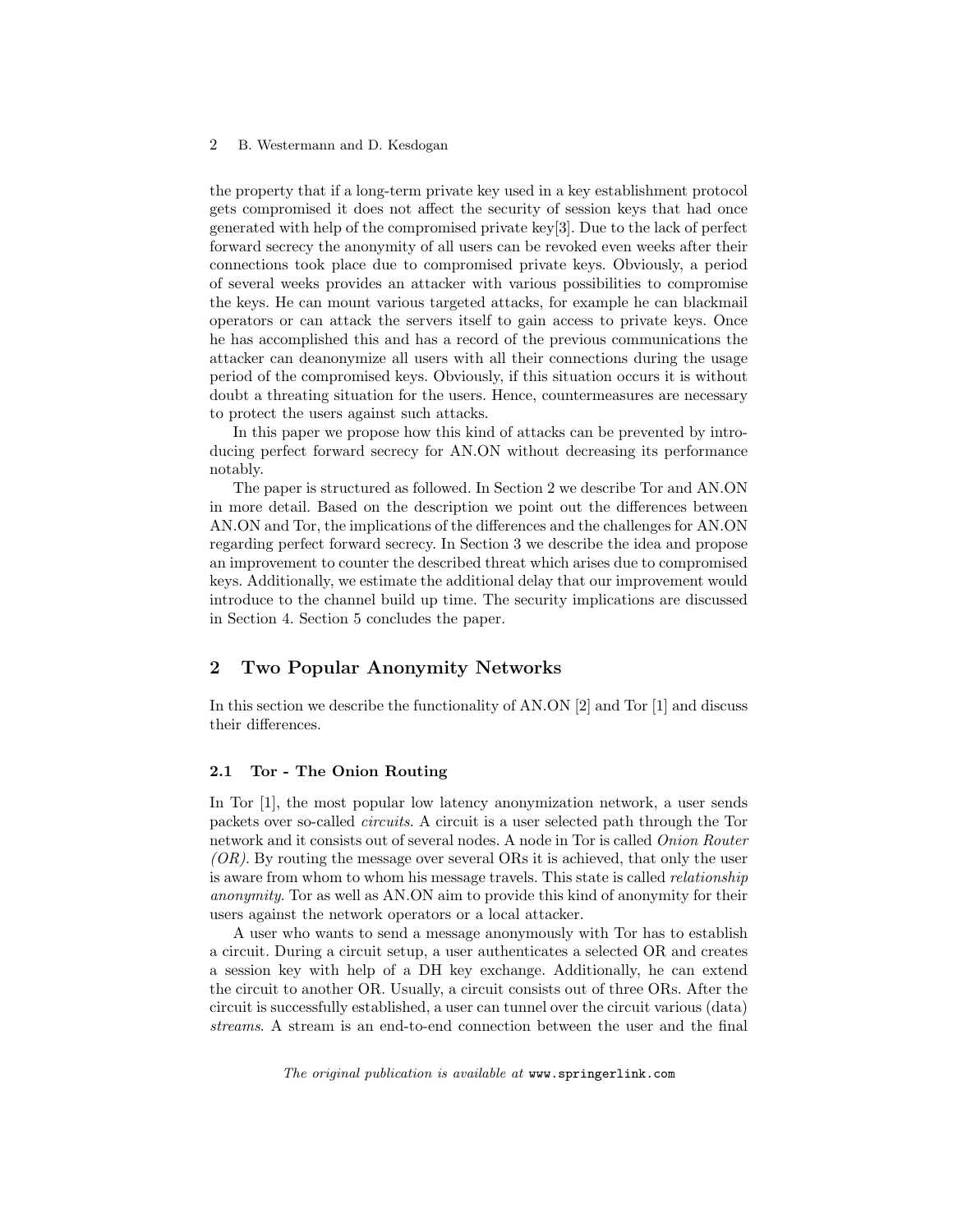destination, for example a web server. With the first packet in a stream a user informs the last OR in the circuit about the final destination which subsequently establishes a TCP connection to the destination.

The telescopic path-building design with its different layers of encryption prevents the first OR within a circuit to see the final destination of a stream[1]. Each OR in the circuit can remove exactly one layer of the encryption. This ensures that only the last OR can read the final destination.

The last OR in a circuit can link the different streams of a user, since the streams are tunneled over a single circuit which is only used by a single user. On the long run the linkability of the streams can threaten the anonymity of users. The Tor client, also called onion proxy (OP), changes therefore periodically the circuits of its user.

To authenticate the ORs a custom made protocol is used. The protocol uses a DH key exchange which is authenticated with help of a known public encryption key. The protocol was proven to be secure under the random oracle model in [4].

#### 2.2 AN.ON - Anonymity Online

Another popular anonymity system is AN.ON[2]. Nowadays it is also called Jon-Donym. On the first glace it seems that AN.ON and Tor are quite similar. Both systems use layered encryption to achieve anonymity for their users. A closer look shows that AN.ON and Tor are quite different. One important difference is, that the sequence of servers in AN.ON is fixed and cannot be chosen by the users. The user only has the option to choose from a set of predefined sequences of nodes. A sequence of nodes is determined by the nodes' operators and it is called a cascade. Figure 1 depicts a cascade. In AN.ON a node is named mix.



Fig. 1. Sketch of a Cascade in AN.ON

Similar to Tor, AN.ON's users encrypt data in layers and send it along a cascade. Data intended for the same TCP connection is sent over a so-called channel. Every time an application requests a new TCP connection, a new channel has to be established. Each mix removes exactly one layer of encryption from a packet.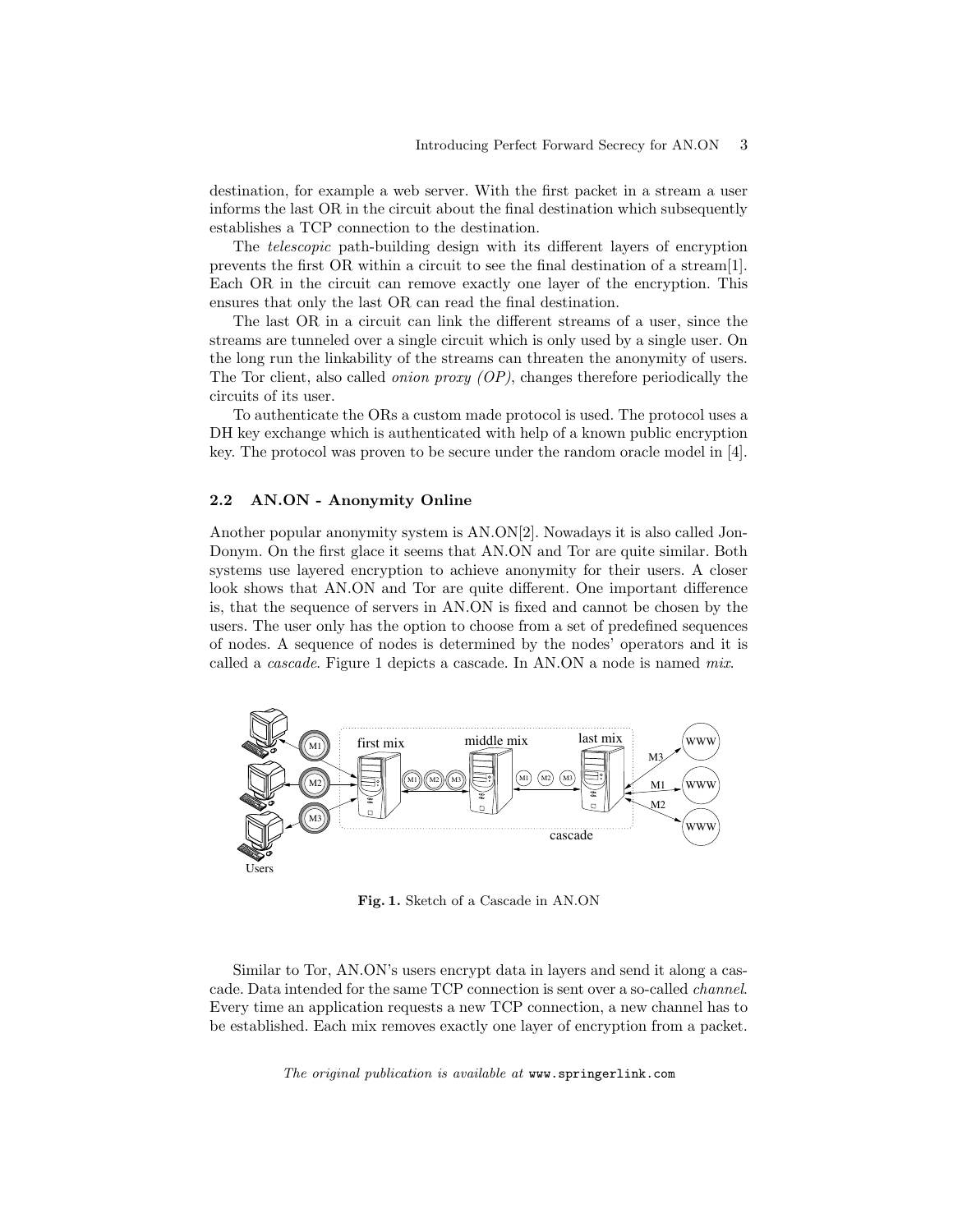Due to the fix sequence of the mixes it's important to provide unlinkability for channels of a user especially with respect to the last mix. Otherwise an attacker could deanonymize a user and all his prior channels by just attacking a single channel. Thus, for each channel established by a user, it is necessary to generate new keys in a way such that the mixes can neither link the key nor the channel to prior keys and channels respectively.

When a user wants to establish a new channel, for example if he wants to request a website, he generates two new session keys for each mix by uniformly selecting two 128 bit words from all possible 128 bit words. The generated keys are sent along the cascade and they are encrypted with the corresponding public encryption keys of the mixes. Thus, only the first mix in a cascade can link different channels with each other due to the user's IP address. This procedure fulfills therefore the unlinkability requirement of AN.ON.

#### 2.3 The Challenge of Introducing Perfect Forward Secrecy

As mentioned above, Tor uses a DH key exchange to generate session keys between the OP and the ORs. In Tor the forward secrecy is achieved by the properties of the DH key exchange. Additionally, the fact that a DH key exchange results in a different key even though one side uses the same exponent, helps also to protect against replay attacks.

Unfortunately, AN.ON does not perform a DH key exchange. Contrary to Tor, AN.ON uses the cascade principle instead of the free routing principle and requires therefore the unlinkability property for each channel/stream. Thus, if AN.ON used a DH key exchange in way Tor does, it would require a user to perform a DH key exchange for each TCP connection an application requests. This would introduce an additional delay. The delay however greatly influences the user experience regarding the performance. For example various channels are needed to retrieve a single web page. Most often these channels are created in a sequential way. An additional delay of 100 ms can therefore extend a complete website retrieval by several seconds.

In order to roughly estimate the dimension of the additional delay, which would be introduced when every channel requires a DH key exchange, we conducted a small experiment with AN.ON. In this experiment we measured the build up times for a channel from the user to a destination at a cascade of length three. To do so, we connected to a cascade via the AN.ON client. After that our measurement started. The following procedure was repeated 200 times. We began to stop the time and requested a new channel over the cascade back to ourself. As soon as a TCP connection was established by the exit node, we stopped the time measurement. Please not, that this does not mean that we received already a confirmation about successful establishment on the other side of the channel. In total we measured the time it took to establish one TCP connection, to transmit three mix packets with a size of 998 bytes as well as the time the processing of the packets took. In addition we measured in a separate measurement the round trip times between the last mix in the cascade and our measurement node.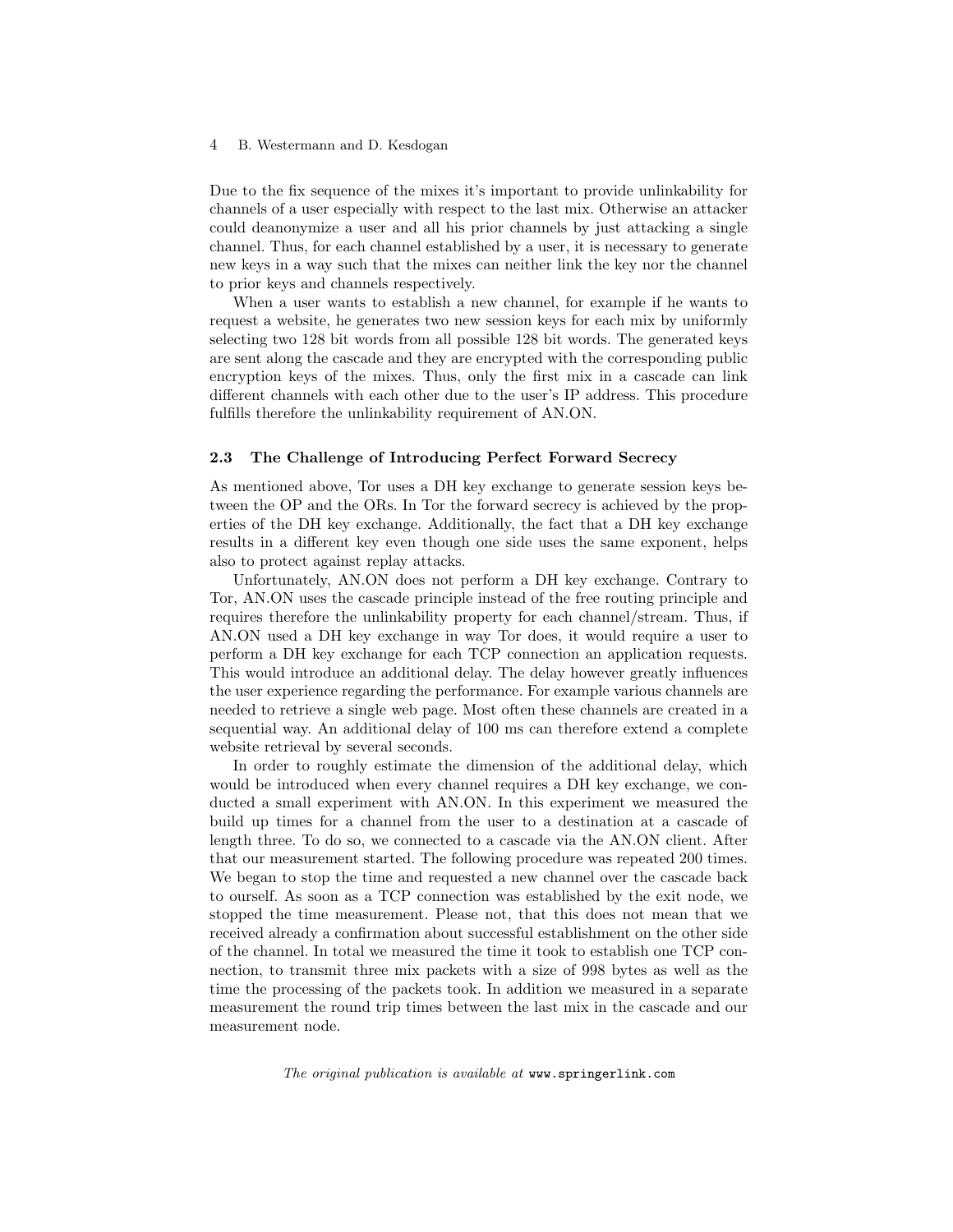For the measurement we chose the payment cascade "Koelsch-Rousseau-SecureInternet"<sup>3</sup>. We collected 200 samples with an average channel buildup time of 229 ms with a 0.95-confidence interval of  $[225.7 \, ms, 232.56 \, ms]$  and a standard deviation of 48.5 ms. For the round trip time we measured 52 ms on average from the last mix to the server. Thus, we can roughly estimate that 78 ms are used to establish the TCP connection from the last mix to the server under the assumption that no retransmissions of packets for the TCP handshake were necessary. The processing and the transmission of three mix packets took therefore 151 ms.

A DH-Key exchange for each new channel is likely to introduce  $(n+1)\cdot n-2$ additional messages as depicted in Figure 2 assuming that the client does not need to establish each time a key exchange with the first mix. In the current protocol  $n$  mix packets are exchanged between the mixes to establish a connection to the retriever. If we assume that each additional message introduces an additional delay of  $20 \text{ ms}^4$  an additional delay of  $200 \text{ ms}$  would be introduced for a cascade with three mixes. This is more as twice as much as an establishment in the current version. Additionally, this estimation is quite rough, it does not consider the extra load on the mixes which is introduced due to the asymmetric cryptography. The estimation strongly indicates that the straight forward solution is not a suitable solution. Another solution would be, to perform a DH key exchange only to the middle mix for every channel. However, this would already introduce 4 new messages leading to an estimated additional delay of 80 ms. This delay is significant and therefore this solution is also not practical. Especially considering two facts. Firstly, the anonymity depends on the number of active users. Secondly, there is a linear correlation between the delay and the number of users[5]. In other words, the anonymity, a low latency anonymity system can provide, depends among others on the performance of the system. Thus, the solution of performing a DH key exchange for every new channel is not acceptable.



Fig. 2. Additional messages if a DH key exchange would be introduced

The challenge in AN.ON is to introduce a DH key exchange with neither risking the anonymity of the user nor decreasing the performance significantly.

 $^3$  http://anonymous-proxy-servers.net/de/status

<sup>&</sup>lt;sup>4</sup> This is an optimistic value considering that 3 messages took already 150 ms.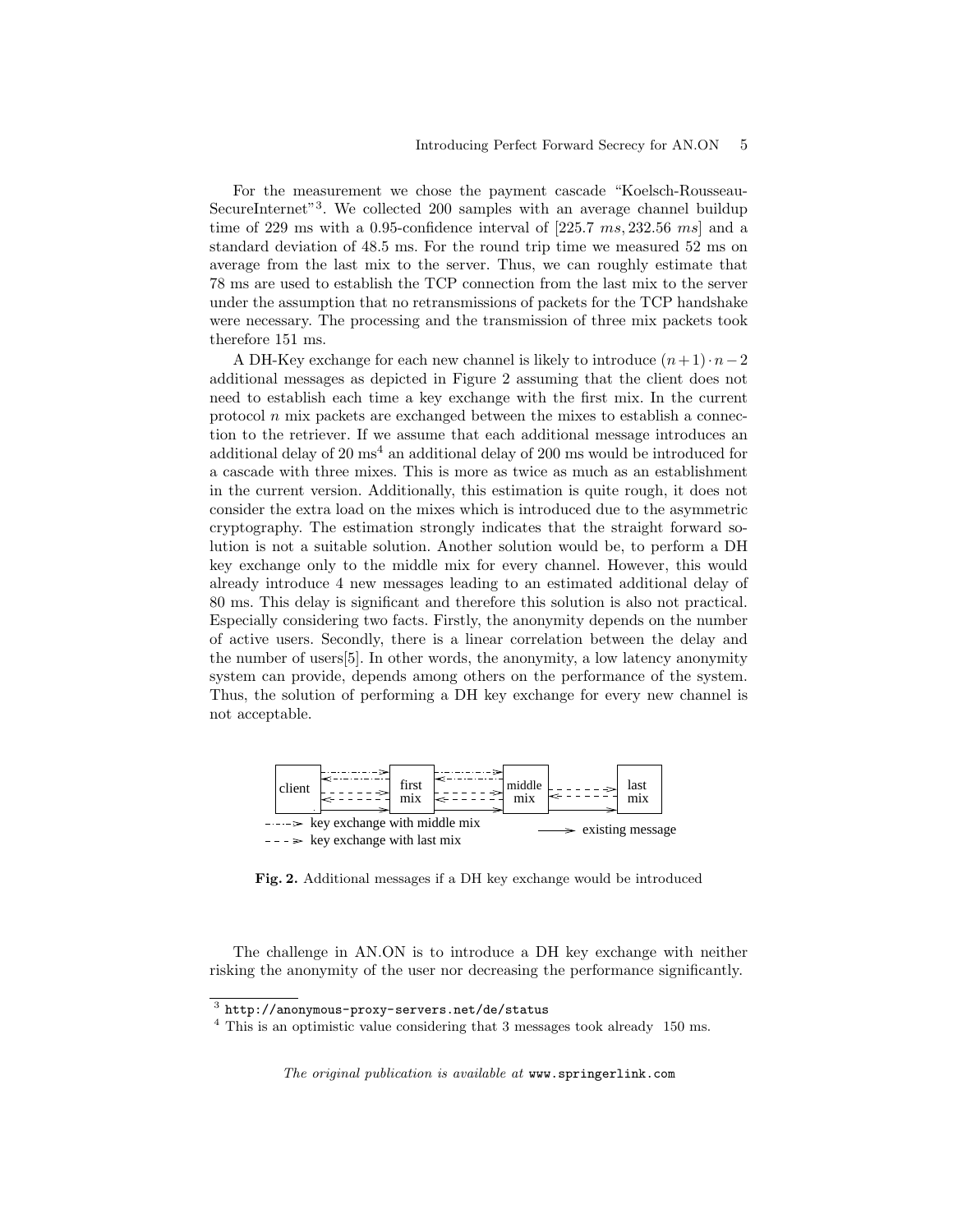## 3 Introducing Perfect Forward Secrecy

A DH key exchange provides the property of perfect forward secrecy. AN.ON does not use a DH key exchange, instead it uses the private keys directly to decrypt the session keys sent by the clients and therefore it cannot provide perfect forward secrecy. In this section we present an approach which introduces a DH key exchange without influencing significantly the build up phase of a new channel which is an important performance parameter for low latency anonymity networks.

## 3.1 Observable Information

The idea of our approach is based on the fact, that different mixes have different knowledge about the channels of users. In a cascade we can distinguish between three types of mixes. The first type is the first mix. This mix sees the IP addresses of the users and it is the entry point for the cascade. This mix does not see the final destination. *Middle mixes* represent the second type and they are only present in cascades having more than two mixes. They neither see the final destination of a message nor the user's IP address. The last type of mix is the last mix that performs the request on behalf of the user. This type of mix sees the final destination of the messages, but it does not see the user's IP address.

As mentioned before, it is important in a cascade that the last mix cannot link single channels of a user. Therefore, a user should generate new session keys for every new channel. However, we claim that the channels of a user have to be unlinkable only with respect to the last mix, but they can be linkable for the first and the middle mixes. In the case of a first mix, the mix can already link user's channels due to the user's IP address and the user's established TCP connection respectively. Hence, a newly generated key cannot establish the unlinkability property with respect to the first mix.

Contrary to the first mix, middle mixes cannot link the channels of their users. Compared to the information that is available to a middle mix, the first mix has at least the same information available. If a middle mix can link different requests, the information that is available to the middle mix is still a strict subset of the information available to the first mix. This implies, that if a middle mix can revoke the relationship anonymity due to the introduced linkability of a user's requests, then a first mix is able to do the same, since it has at least the same information available. Therefore, assuming that an attacker only controls a single mix, we do not weaken the security of AN.ON.

Therefore, we propose to introduce DH key exchanges between a user and middle mixes as well as the first mix. The DH key exchanges are performed once directly after a user has established a connection to a cascade. The generated key serves as a master key in order to derive the different session keys for every new channel. Note, that reusing the same keys for de- and encryption is dangerous as for example demonstrated in the case of the old AN.ON protocol in [6].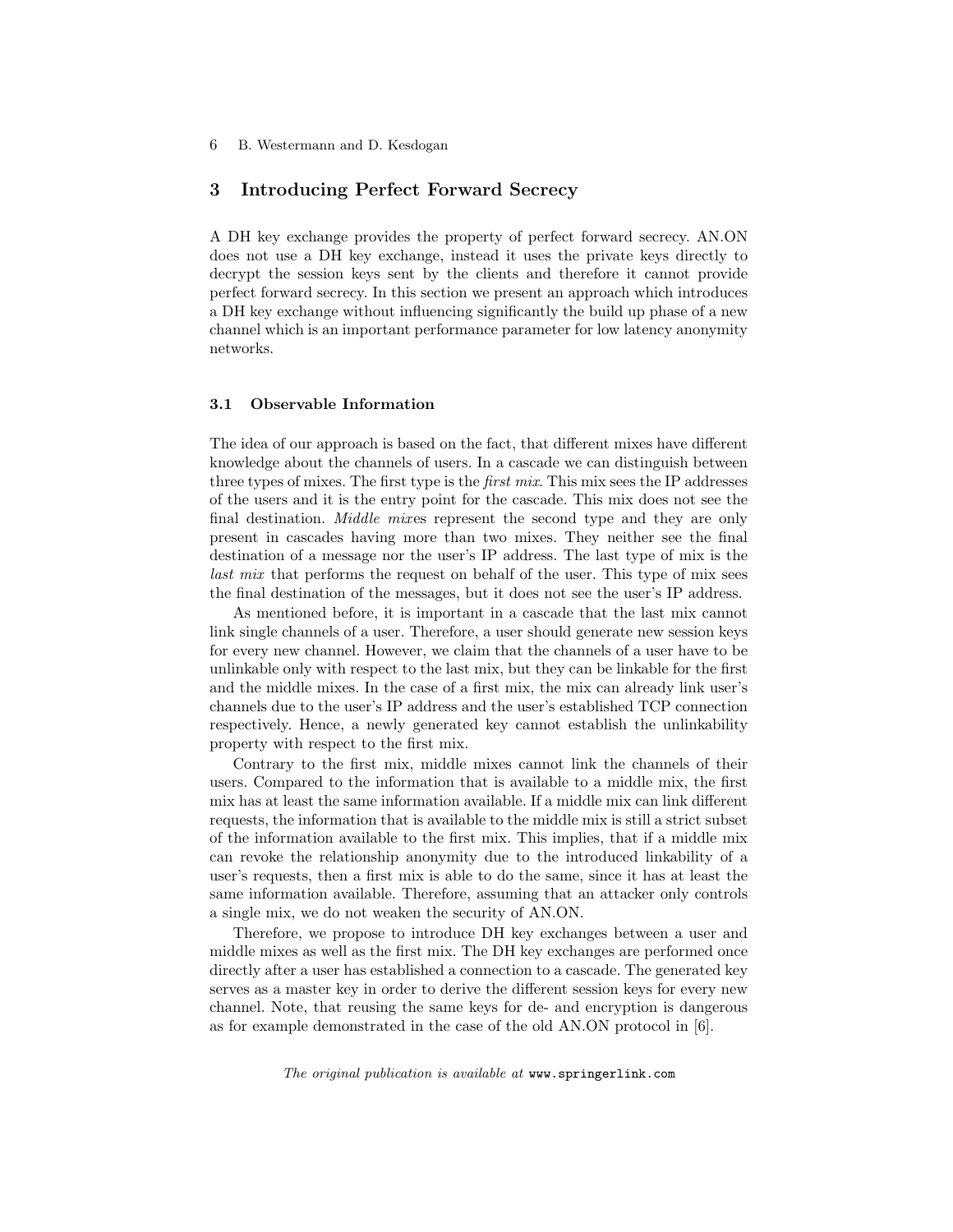Due to the fact, that the master key is once generated when a user connects, it introduces only once an additional delay, namely when the user connects to a cascade.

### 3.2 Used Protocol: Tor Authentication Protocol

In order to perform an authenticated DH key exchange we reuse Tor's authentication protocol (Tap)[7]. AN.ON fulfills the requirements of the protocol completely, and therefore no modifications of the protocol are necessary. Thus, the risk of introducing vulnerabilities in the design is lower. Additionally, the Tap is proven to be secure under the random oracle model[4].

In this paper we use the protocol as it was formally described and proven in [4]. For the protocol it is assumed that a user knows the public encryption key of the node. Let p and q both primes with  $q = \frac{p-1}{2}$  and g a generator of the subgroup  $\mathbb{Z}_p^*$  of order q. Let  $l_x$  the maximum length of the exponent that is chosen from the interval  $[1, \min(q, l_x) - 1]$  [4].

In the first steps of the protocol a user chooses uniformly an exponent  $x$ . This exponent is used to calculate  $g^x$  which is sent encrypted with the node's public encryption key to the node. The node decrypts the message and checks if the decrypted message m is within the interval  $[2, p-2]$ . If so, the node selects uniformly an exponent y from the interval  $[1, \min(q, l_x)-1]$ . The node computes  $g^y$ . Additionally, it computes the hash of  $m^y$ . Both results are sent back to the user. The user can now compute the key  $K$  himself and can verify that the node uses the same key by hashing his own key and comparing it with the received hash  $(b)$ .

#### 3.3 Key Derivation Function

As mentioned above the generated key  $K$  is not used directly to encrypt data. Instead, the session keys have to be derived by this generated master key  $K$ . If we assume that the packets are received in the same order as they were sent, we can use a standard key derivation function (kdf) like KDF1 from the ISO/IEC 18033-2:2006 standard [8].

Due to the fact, that the first mix directly communicates with a user and hence the packets arrive in the same order as they were sent, it is safe to use such a key derivation function. This key derivation function is based on a counter which is hashed together with the master key. If AN.ON uses SHA-1 as a hash function which produces 20 bytes and the required key length is 16 bytes, then the *i*th key can be generated by taking the first 16 bytes of SHA-1 $(K, i)$ . Thereby  $i$  is represented by a fixed length integer limiting the maximal number of keys that can be derived. In [8] i has a length of 4 bytes and thus at most  $2^{32}$  keys can be generated. Due to the fact,that AN.ON requires two keys, one for the forward direction and one for the backward direction, two keys have to be generated for each channel. The forward direction describes the processing of packets which are conveyed by the client and the backwards direction represents the other case, namely the processing of packets that are sent by the last mix. For example, keys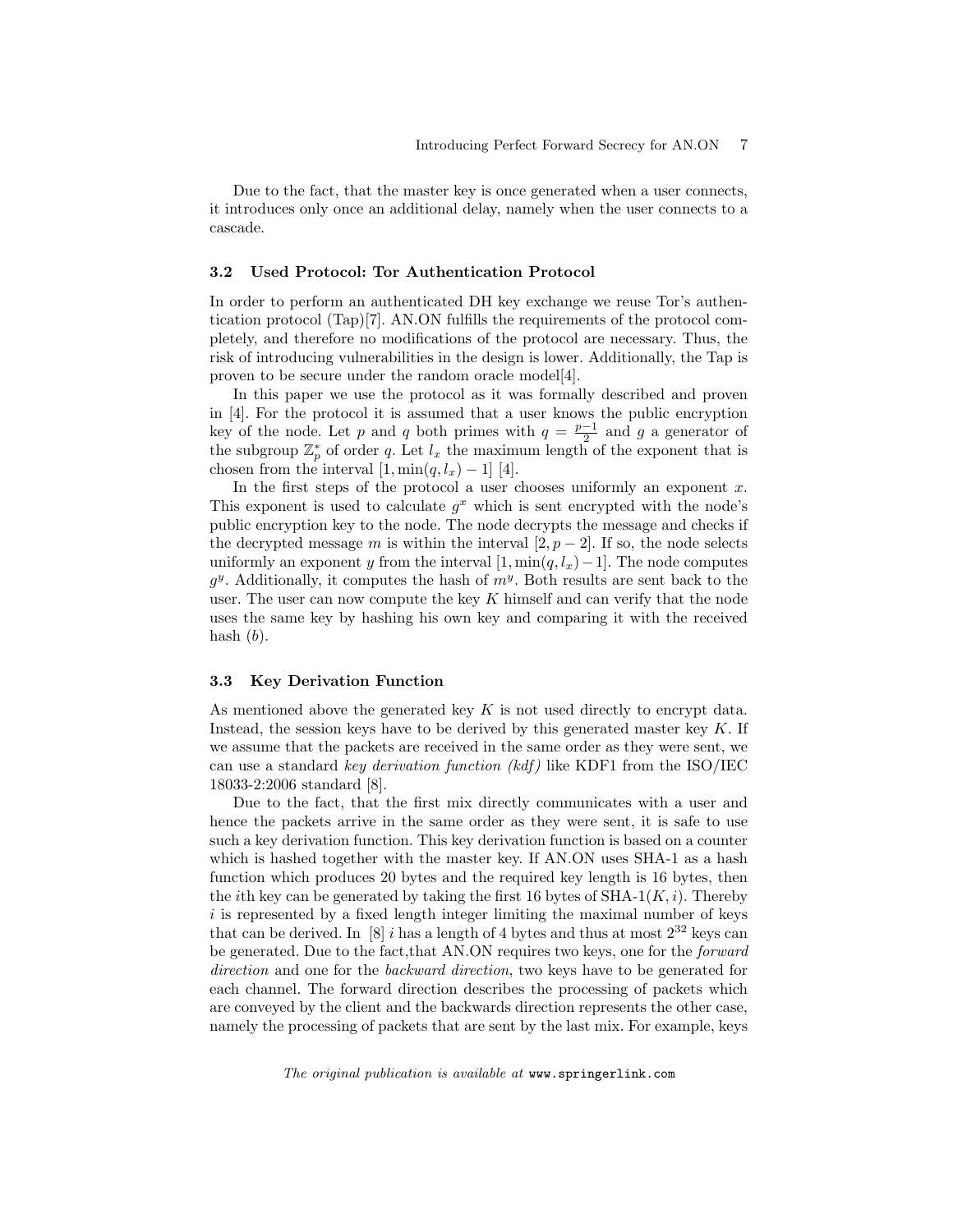with an odd counter can be used for the forward direction while keys with an even counter are used for the other direction.

A positive side effect of this procedure is, that replays of an old message do not lead to a successful decryption of the messages. The reason for this is that different keys are used for the en- and the decryption. While the key, used for encrypting the message, is based on an old counter, the mix uses a newer counter to generate the key for the decryption. Thus, both keys are different and the decryption fails. Currently, AN.ON has to protect by other means against replays[2, 9].

Usually, AN.ON's mixe do not reorder the packets, since this would result in a decreased performance. However, it is possible to activate this feature for a mix. In the case that a previous mix reorders packets, the above mentioned kdf cannot be used for the middle mixes. Therefore, another kdf has to be used.

In the current protocol, a user sends two session keys to every mix whenever a new channel has to be established. One key for the forward direction and a second key for the backward direction. We name the key used for the forward direction  $k_f$  and the key for the backward direction  $k_b$ .

To minimize the necessary changes in the software, we use the sent keys  $k_f$  and  $k_b$  to derive the new session keys. We propose the following function, thereby K represents the master key generated with the Tor authentication protocol. Since the required keys are shorter than the hash, only the first 128 bits are used for the keys:

$$
k_{nf} = H (K || k_f) [0, 127]
$$
  

$$
k_{nb} = H (K || k_b) [0, 127]
$$

As no sequence number is involved in this key derivation, the protocol is again vulnerable to replay attacks. However, the replays are limited for the time a middle mix knows the master key. The master key should be deleted immediately after a user disconnects from the cascade.

In order to counter a replay attack, one of the described replay protections can be used.

#### 3.4 Estimation of the Additional Delay

As discussed earlier, our new approach should not significantly lower the performance of AN.ON. Due to the fact, that the DH key agreement is performed once when the user connects to the cascade, the additional delay is of minor importance. Thus, even a delay of several seconds is acceptable. The important question is, if the key derivation as well as the lookup of the master key have a significant influence on the build up time of a channel. To answer this question we performed a simulation of the additional operations necessary to calculate the session keys with help of the key derivation function.

In our simulation we measured the time to lookup a key from a hash table with a size of 2000000 entries. For each round we populated the hash table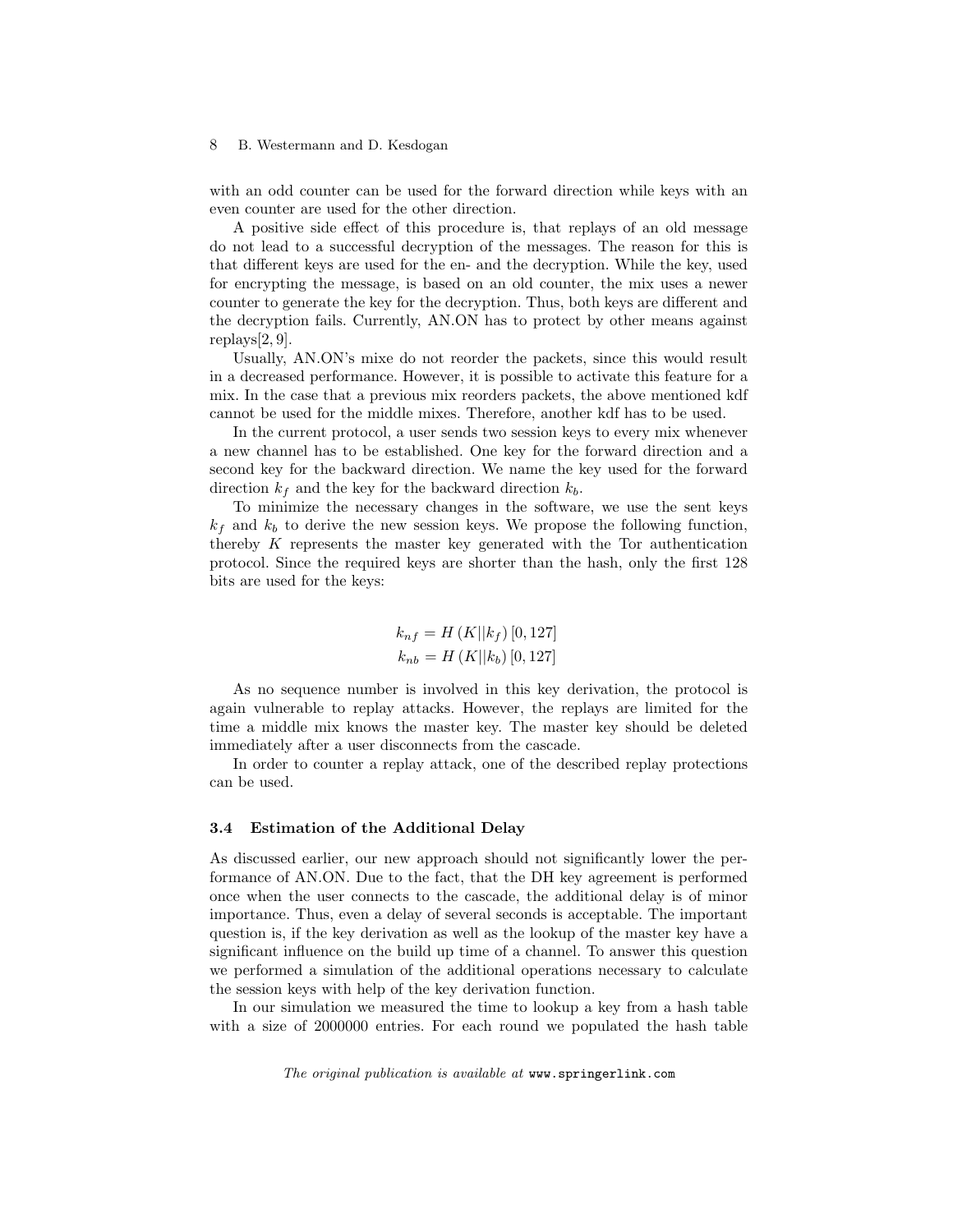with 1000000 randomly selected (master) keys, 16 bytes for each key, which where stored under a 4 byte identifier in the hash table. The identifiers for the keys were also randomly chosen. The chosen values represent reasonable values regarding the current protocol. After we have populated the hash table, a random identifier was picked and the corresponding key was retrieved. This key was then hashed together with a 4 byte key representing  $k_f$  and  $k_b$  respectively. SHA-1 was the used hash function. For each round we picked 200000 different identifiers and generated two session keys each. For every new round we generated and populated a new hash table.

In total we simulated 100 rounds. On average the generation of the two session keys together with the master key lookup took  $4.53\mu s \approx 0.004ms$  with an 0.95-confidence interval of  $[4.506\mu s: 4.549\mu s]$ . The simulation was performed on a Intel Core2Duo P8400 CPU. This simulation indicates that the additional overhead, introduced by our improvement, is negligible considering a total delay of over  $100ms = 100000\mu s$ .

## 4 Discussion

In Section 3.1 we discussed the information which is observable by a mix. The last mix can observe the final destination and the content of a message. This is the reason to require the unlinkability property for AN.ON. A possible, but risky solution would be to perform a DH exchange periodically with the last mix. The problem with this approach is, that the last mix could correlate different key exchanges with each other. For example, a user who terminates a "session" is likely to be the initiator of one of the next key exchanges, since he uses the same cascade for his subsequent channels. Hence, we do not propose this solution in the case of AN.ON. Contrary to AN.ON, in Tor the whole circuit is changed and therewith also the exit node. Hence, it is unlikely that one of the next circuits, observed by the exit node, is originated by a user who recently has closed a circuit and therefore the linkability of requests is only limited to a short period in the case of Tor.

One problem arises when mixes collude, namely the last mix with its predecessor. Due to our approach the collaboration of these two mixes can lead to the identification of a single user with all of his connections from his current session. This happens for example, if he sends an identifying information in one of his channels. This could not even link every visit from the current session to him, but also his previous sessions. This is the case if he visits regularly unpopular sides in a single session. This risk is not present in the current approach. However, also in the current version of AN.ON a collaboration of two mixes, namely the first and the last mix, is critical and leads to a deanonymization of a user. In this case, a user must not even send an identifying information over one of his channels. To mount the attack the first and the last mix have to introduce artificial timing or burst patterns to correlate in and outgoing packets. The feasibility of such a traffic conformation attack was shown in [10] in the case of Tor. Thus,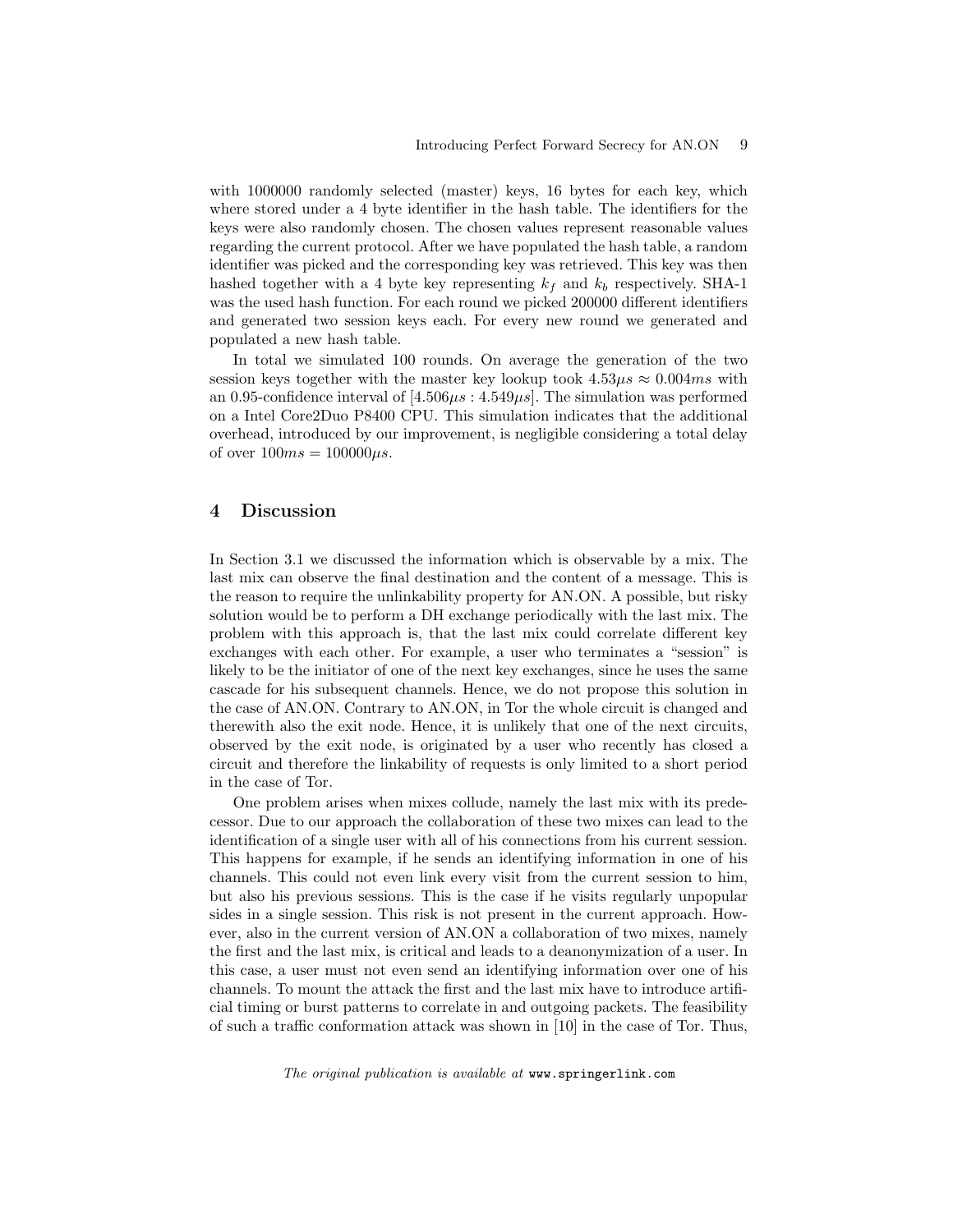neither our nor AN.ON's current version can protect against a collaboration of two mixes.

Due to the fact that no DH key exchange is performed between the user and the last mix of a cascade, the perfect forward secrecy does not hold for the last mix and therewith is also limited for the whole cascade. The interesting question is, in which situations AN.ON can provide anonymity even if the used private encryption keys has been compromised at some time after the connection took place. In the original version of AN.ON, an attacker who recorded every packet on the first mix can deanonymize every user under the compromised private key assumption. The attacker sees the IP address of all users and since he knows every private key, he can decrypt all session keys and subsequently all messages of all users that have once passed the mix during the usage period of the compromised key. Hence, the attacker can see the final destination of the messages as well as the IP address of the sender. Therewith he has revoked the relationship anonymity of all users.

With the introduced approach, the attacker needs to control the first  $n-1$ mixes to mount the attack. Hereby  $n$  is the length of the cascade. If an attacker wants to mount the attack, he has to control the first  $n-1$  mixes while the connection takes place. In this case he can easily correlate the user's messages with the outgoing messages at the  $n-1$ th mix by decrypting every intermediate message. The reason that the attacker does not need to control the last mix, is due to the assumption that the attacker will eventually compromise the private encryption key of the last mix. Therefore, he can decrypt the messages of the last mix later and therewith retrieve the final destination.

Obviously, our improvement does not provide any additional protection if we consider a cascade with length 2. Here the attacker only needs to control the first mix to mount the attack.

However, an attacker who has the power to control  $n-1$  mixes in a cascade when the connection takes place can usually mount simpler attacks requiring less resources to deanonymize users.

Another problem occurs if the last middle mix gets the private key of the last mix. In this case the middle mix has the possibility to link different sessions to a user if the user transmits identifying information over one of his channels. Thus, the middle mix can mount the same attacks a last mix could mount due to the introduced linkability. However, the middle mix cannot directly identify every user under the compromised key assumption. Thus, the impact of the attack is less.

## 5 Conclusion

In our paper we argue that the lack of perfect forward secrecy exposes all users of AN.ON to a great risk if an attacker compromises the long term keys of the mixes. By introducing perfect forward secrecy in AN.ON up to the middle mixes, this thread is diminished. To perform a DH key exchange for every channel